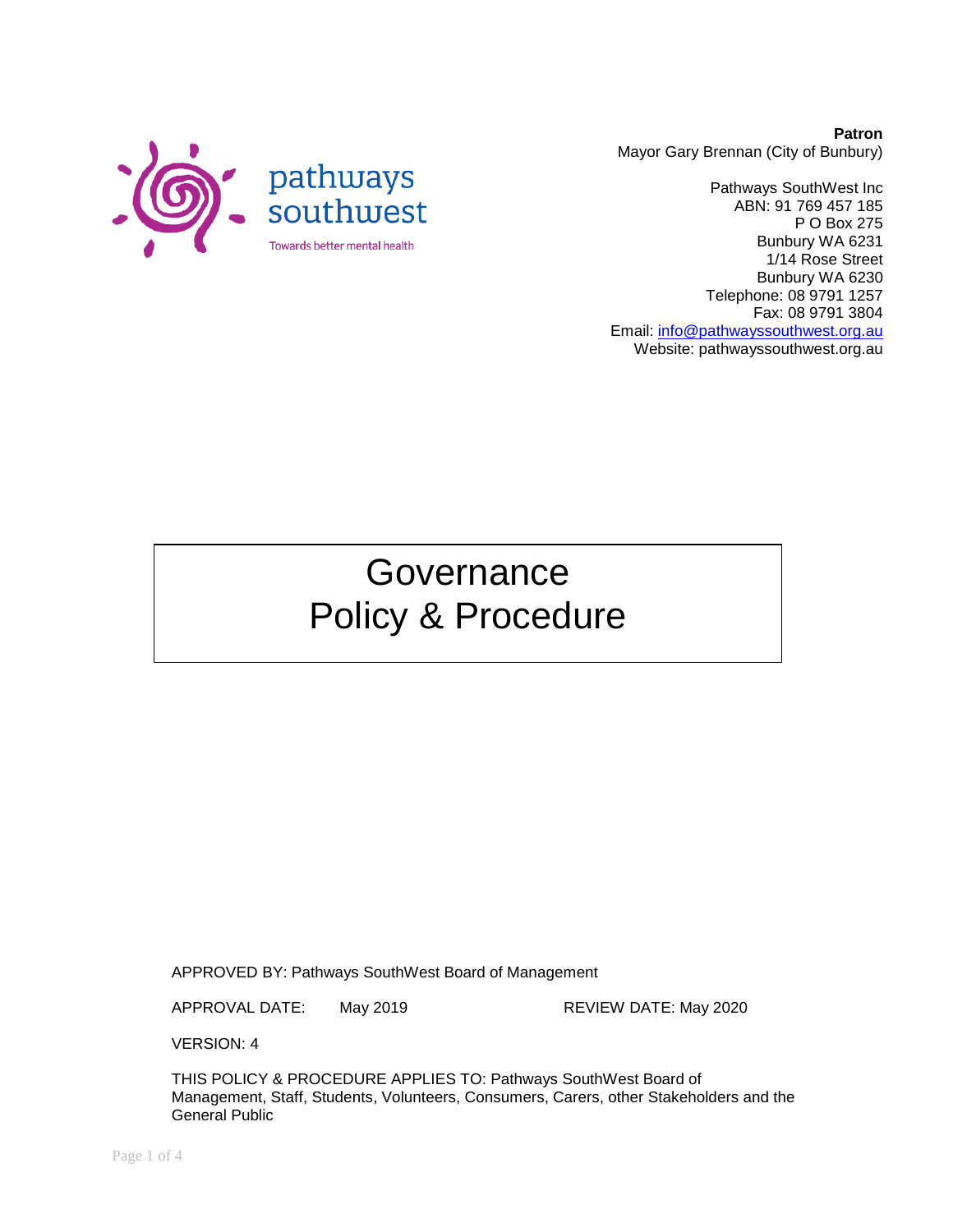# **Governance Policy & Procedure**

#### **Policy**

This policy is intended to clarify the content of the organisation's constitution by making explicit the underlying principles of governance approved by the organisation.

This policy does not cover legal or ethical issues concerning the role of the Board or its members, which are addressed separately elsewhere.

- 1. The Board of the organisation is an elected, representative, and collective body.
	- a. It is elective, in that the determination of Board members is the prerogative of members through the election process.
	- b. It is representative in that no member can be mandated by their constituency to adopt a particular position if they do not believe it to be in the best interests of the whole organisation. Whatever the constituency of any member, all members are committed to acting **selflessly** and making decisions and voting on governance decisions solely in the best interests of the organisation.
	- c. It is collective, in that while each member should put the point of view of their electoral constituency, and each member has the right to argue for their own point of view and to vote for that position, once a collective decision has been taken Board members are required to support that decision.
- 2. The function of the Board of the organisation is to collectively ensure the delivery of its objects, to set its strategic direction, and to uphold its values. The Board should collectively be responsible and accountable for ensuring and monitoring that the organisation is performing well, is solvent, and is complying with all its legal, financial, and ethical obligations. The responsibilities of the Board that cannot be delegated to any other person or body include
	- a. Compliance monitoring ensuring compliance with the objects, purposes and values of the organisation, and with its constitution
	- b. Organisational governance setting or approving policies, plans and budgets to achieve those objectives, and monitoring performance against them
	- c. Strategic planning reviewing and approving strategic direction and initiatives
	- d. Regulatory monitoring ensuring that the organisation complies with all relevant laws, regulations and regulatory requirements
	- e. Financial monitoring reviewing the organisation's budget, monitoring management and financial performance to ensure the solvency, financial strength and good performance of the organisation
	- f. Financial reporting considering and approving annual financial statements and required reports to government and funders;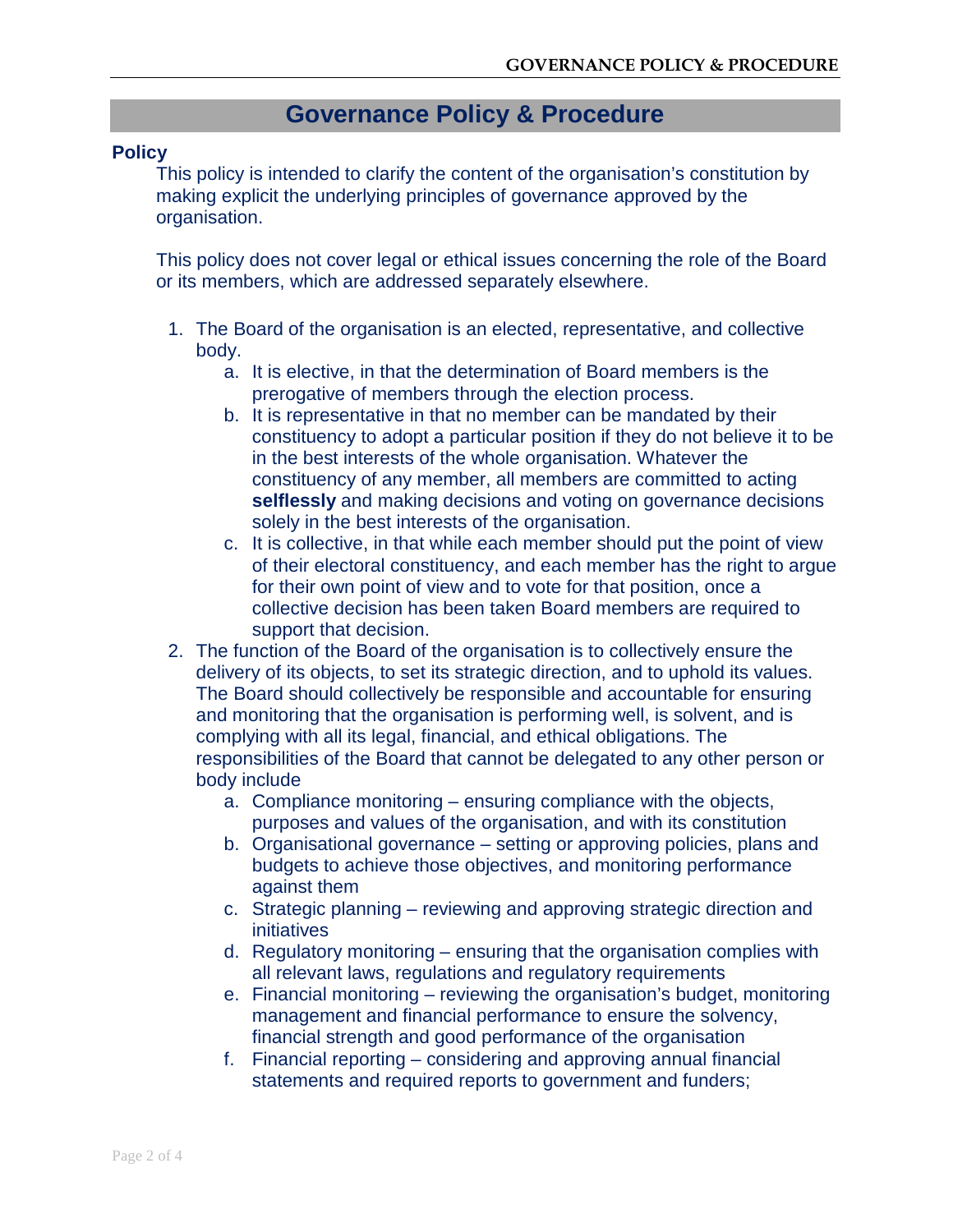- g. Organisational structure setting and maintaining a framework of delegation and internal control
- h. Leadership selection selecting, evaluating the performance of, and if necessary dismissing the organisation's Chief Executive Officer (CEO)
- i. Succession and remuneration planning planning for Board, and Chief Executive Officer succession, and determining senior management remuneration
- j. Risk management reviewing and monitoring the effectiveness of risk management and compliance in the organisation; agreeing or ratifying all policies and decisions on matters which might create significant risk to the organisation, financial or otherwise
- k. Dispute management dealing with and managing conflicts that may arise within the organisation, including conflicts arising between Board members, staff, CEO, members, volunteers, or service users.
- l. Social responsibility considering the social, ethical and environmental impact of all activities and operations and ensuring that these are acceptable
- m. Board performance and composition evaluating and improving the performance of the Board
- 3. Relationship with management

The Board should focus on the strategic direction and the core policies of the organisation, and avoid becoming involved in day-to-day operational decisions. Where individual Board members do need to become involved in operational matters, they should separate their strategic role (where they operate independently of any direction) from their operational role (where they act at the direction of management).

#### *Procedure*

1. Internal controls

The Board should set and maintain standing orders, policies and procedures, and systems of financial control, internal control, and performance reporting. The Board should ensure that there is a system for the regular review of the effectiveness of its financial control, internal control, performance reporting, and policies and procedures.

2. Managing risk

The Board should undertake a full risk assessment (either periodically or on a rolling basis) and take appropriate steps to manage the organisation's exposure to significant risks. The Board must regularly review the risks to which the organisation is subject, and take action to mitigate risks identified.

3. Board review

The Board should ensure that there is a system for the regular review of its own effectiveness in meeting its responsibilities.

## *Responsibilities*

1. It shall be the responsibility of the Board to establish and maintain standing orders, policies and procedures, and systems of financial control, internal control, and performance reporting.